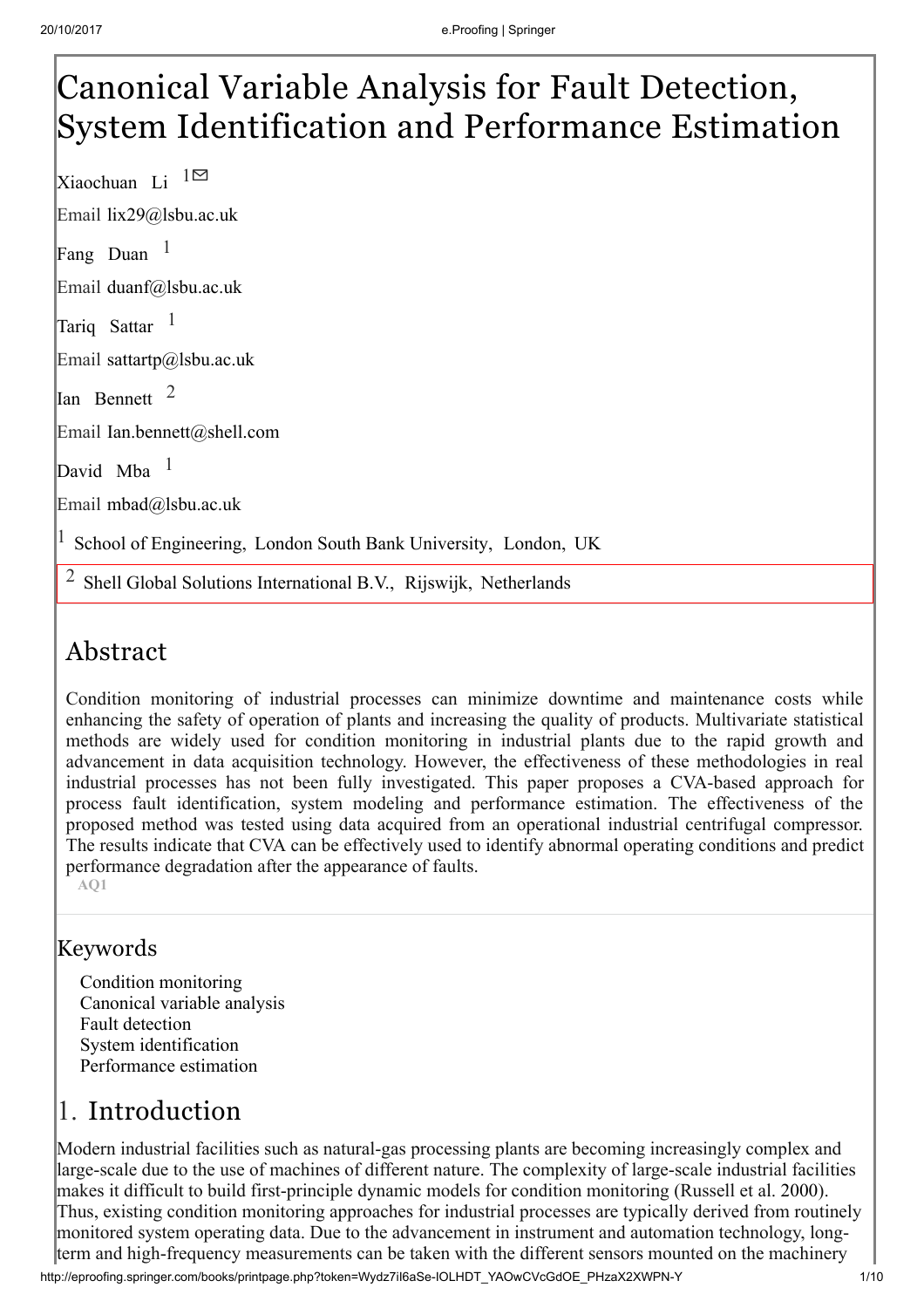systems. The monitored data are easily stored and explored to extract important process condition information. Many methodologies have been developed to combine the multivariate process data for analysis, such as state-space-based models (Negiz and Çinar 1997a), time series analysis (Negiz and Çinar 1997b), and dimensionality reduction techniques (Chiang et al. 2000; Yang et al. 2012; Komulainen et al. 2004; Ku et al. 1995).

The main advantage of dimensionality reduction techniques over traditional approaches is that they can take into consideration the possible correlation between the different measured variables, hence facilitating fault detection and system identification (Ruiz-Carcel et al. 2016). Two early examples of process monitoring techniques are principal component analysis (PCA) (Ku et al. 1995) and partial least-squares (PLS) analysis (Muradore and Fiorini 2012). Both PCA and PLS assume that the monitored variables are time-independent (i.e., the observations at one time instant are not correlated with those in the past time instants). This assumption might not hold true for real industrial processes (especially chemical and petrochemical processes) because measurements driven by noises and disturbances often show strong correlation between the past and future time instances (Odiowei and Cao 2010). Dynamic extensions of PCA and PLS, so-called dynamic PCA and dynamic PLS, have been proposed to solve this problem, making them more suitable for dynamic processes monitoring. Although DPCA and DPLS have been successfully applied to dynamic systems, they have been reported not to be able to fully capture some important dynamic behaviors of the system working under varying operating conditions (Jiang et al. 2015a; Ruiz-Carcel et al. 2016).

Aside from approaches derived from PCA and PLS, the canonical variable analysis (CVA) is also a multivariate monitoring tool. CVA is a state-space-based method which takes both serial correlations and relationship between correlated variables into account, hence is more suitable for dynamic process modeling (Odiowei and Cao 2010). The performance of CVA has been tested by several researchers using computersimulated data (Jiang et al. 2015b; Huang et al. 2015) and data obtained from small-scale test rigs (Ruiz Cárcel and Mba 2014). However, the effectiveness of CVA in real complex industrial processes has not been fully studied. In this investigation, we propose a CVA-based method for abnormal behavior detection, system identification, and performance estimation of petrochemical process. To prove the validity of the method, it was tested using process data acquired from an industrial centrifugal compressor operating in the real world. The results indicate that it is possible to perform fault detection and prognosis using real-life data.

# 2. Methodology

## 2.1. CVA for Fault Detection

CVA is a dimension reduction technique to monitor the process by converting the multidimensional observed data into a health indicator. Process data acquired from the system operating under normal operating conditions are used to determine the threshold for normal operating limits. The process faults can be identified when the value of the health indicator exceeds the threshold.

The objective of CVA is to maximize the correlation between two sets of variables (Russel et al. 2000). For this purpose, the measurement vector  $y_k \in \mathfrak{R}^m$  (measurement at each time point containing m variables) is expanded at each time point k by considering p past measurements and f future measurements to give the past and future vectors  $y_{p,k} \in \mathfrak{R}^{mp}$  and  $y_{f,k} \in \mathfrak{R}^{mf}$ .

$$
y_{p,k} = [y_{k-1}^T y_{k-2}^T \dots y_{k-p}^T]^T \in \mathfrak{R}^{mp} \qquad \qquad 1
$$

$$
y_{f,k} = [y_k^T y_{k+1}^T \dots y_{k+f-1}^T]^T \, \in \, \mathfrak{R}^{mf}
$$

To avoid the domination of variables with larger absolute values, the past and future vectors are normalized to zero means to get  $\widehat{y_{p,k}}$  and  $\widehat{y_{f,k}}$ . The vectors calculated at different time points are arranged in columns to produce past and future truncated Hankel matrices  $|Y_p|$  and  $|Y_f|$ :

2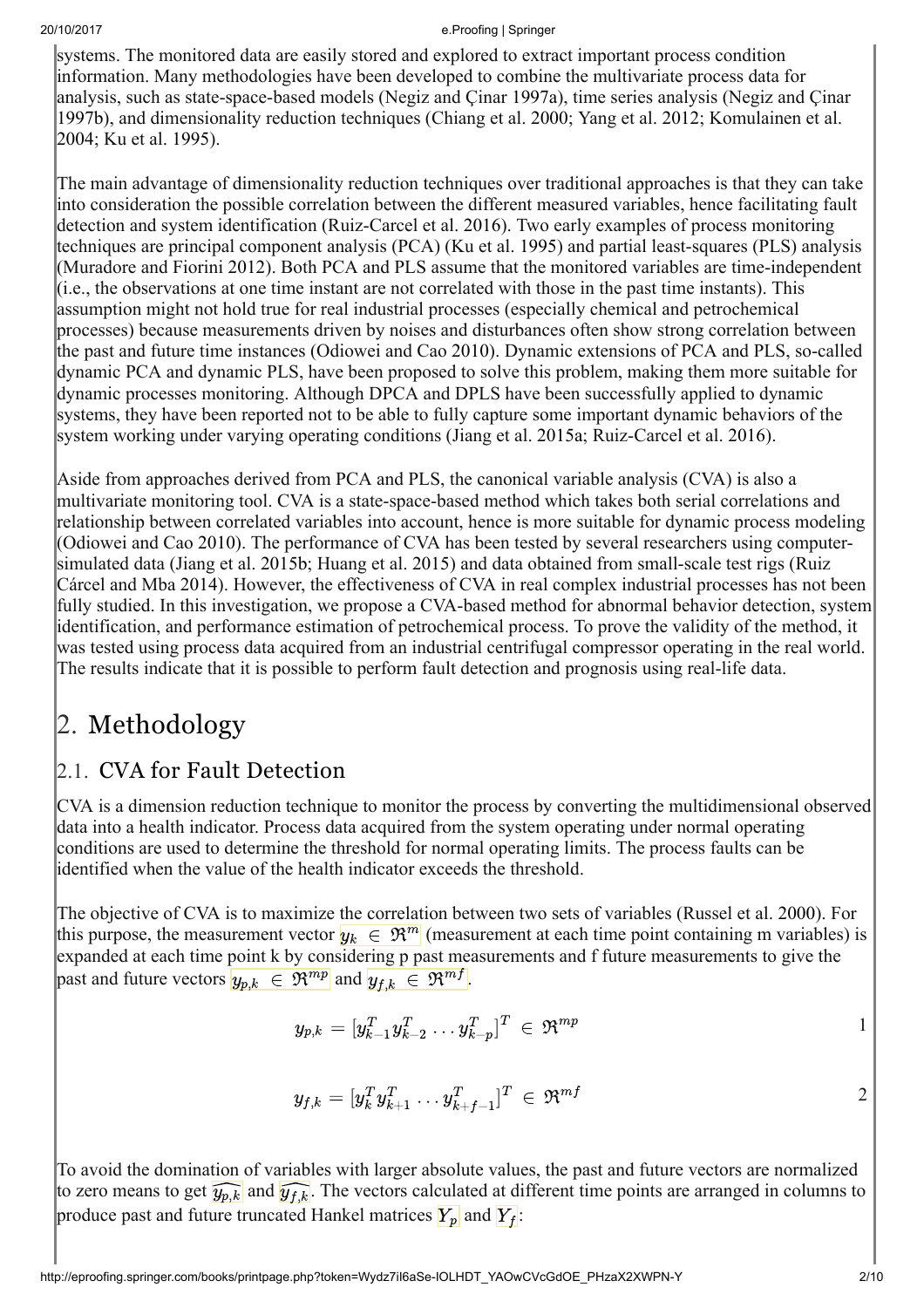$$
Y_p = [\widehat{y_{p,p+1}},\widehat{y_{p,p+2}},\ldots,\widehat{y_{p,p+M}}] \, \in \, \mathfrak{R}^{mp \times M}
$$

$$
Y_f = [\widehat{y_{f,p+1}}, \widehat{y_{f,p+2}}, \ldots, \widehat{y_{f,p+M}}] \in \mathfrak{R}^{mf \times M}
$$

where  $\boxed{M = n - f - p + 1}$ , n represents the total number of observations for  $y_k$ .

To find the linear combinations that maximize the correlation between the two sets of variables, the Hankel matrix *H* can be decomposed using Singular Value Decomposition (SVD):

$$
H = \sum_{ff}^{-1/2} \sum_{pf} \sum_{pp}^{-1/2} = \cup \sum V^T
$$

where  $\Sigma_{pp}$ ,  $\Sigma_{ff}$  and  $\Sigma_{pf}$  represent the sample-based covariance and cross-covariance matrix of matrices  $Y_p$  and  $Y_f$ . The *mp*-dimensional past vector  $Y_p$  can be converted into the r-dimensional canonical variates *z* by:

> 6  $z = J \cdot Y_p$

where  $J$  represents the transformation matrix, and  $J = V_r^T \sum_{pp}^{-1/2}$ . The truncated matrix  $V_r \in \mathfrak{R}^{r \times M}$ can be obtained by selecting the first r columns of *V* having the highest pairwise correlation with those of ∪(Samuel and Cao 2015). Then, the Hotelling health indicator can be calculated as:

$$
T_k^2=\sum_{i=1}^r z_{k,i}^2
$$

Since the Gaussian distribution does not hold true for nonlinear processes, the normal operating limits are derived from the actual probability density function of the indicator using Kernel Density Estimation (KDE) (Odiowei and Cao 2010). Faults will be considered every time the health indicator exceeds the threshold.

## 2.2. CVA for System Identification and Performance Estimation

CVA can be used to build a state-space model which describes the dynamic behavior of the system using process data. Given the past of the measured system inputs  $u_k$  and measured outputs  $y_k$ , the following state-space model can be built:

$$
x_{k+1}=Ax_k+Bu_k+w_k \hspace{2.5cm} 8
$$

$$
y_k = Cx_k + Du_k + Ew_k + v_k
$$

where  $x_k$  is a r-order state vector,  $w_k$  and  $v_k$  are independent white noise, and  $\overline{A, B, C, D}$  and E are coefficient matrices. According to (Larimore 1990), when the order of the system r is equal or greater than the actual order of the system, the state estimate  $z = J \cdot Y_p$  can be used in replace of to replace  $x_k$ . The unknown coefficient matrices  $\overline{A, B, C}$  and D can then be estimated via multivariate regression (Larimore 1990):

$$
\begin{bmatrix} \widehat{A} & \widehat{B} \\ \widehat{C} & \widehat{D} \end{bmatrix} = \text{Cov}\left[ \begin{pmatrix} z_{k+1} \\ y_k \end{pmatrix}, \begin{pmatrix} z_k \\ u_k \end{pmatrix} \right] \cdot \text{Cov}^{-1} \left[ \begin{pmatrix} z_k \\ u_k \end{pmatrix}, \begin{pmatrix} z_k \\ u_k \end{pmatrix} \right]
$$

AQ2

3

7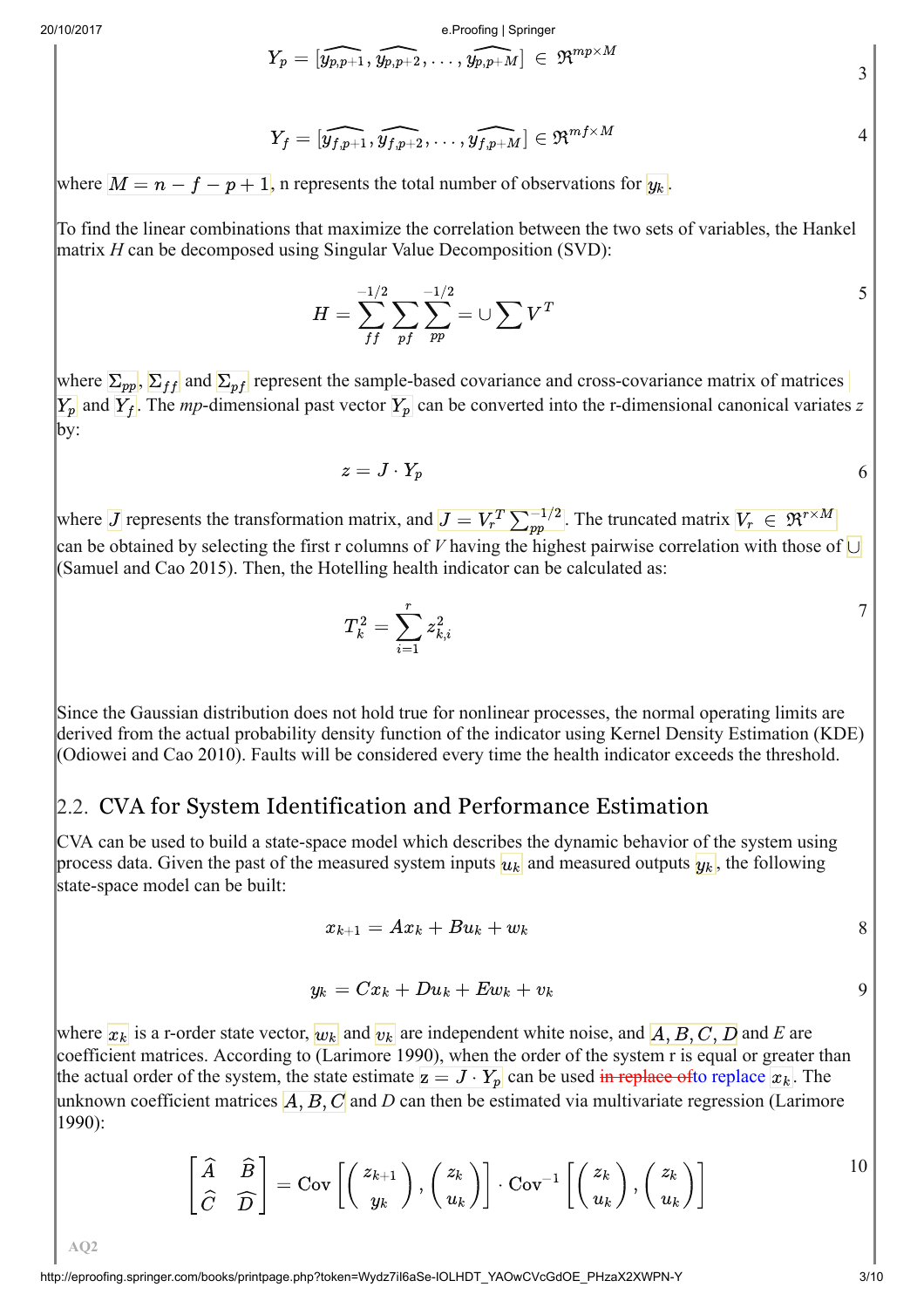The procedure of system identification and performance estimation using the model described above can be summarized as follows:

- 1. Determine the input (manipulated) and output (measured performance variables) variables;
- 2. Collect data for past system input  $u_{p,k}$  and output  $y_{p,k}$ ;
- 3. Estimate future system input  $u_{f,k}$  by looking at production plan or estimating from the past input values;
- 4. Determine the number of states and number of past and future lags for the collected data;
- 5. Estimate the parameters in the state-space model using Eq. (10);
- 6. Predict future output  $y_{f,k}$  as per Eqs. (8) and (9);
- 7. Validate the proposed model by looking at the average prediction error for each one of the measured variables.

This procedure will allow operators to access how the system will behave for the specified system inputs.

# 3. Application to Centrifugal Compressor Data

CVA has been successfully used to perform condition monitoring using computer-simulated data (Lee and Lee 2008; Juricek et al. 2001) and data acquired from small test rigs (Ruiz-carcel et al. 2016). In this investigation, the capabilities of CVA for fault detection and system identification were tested using data captured from an operational industrial centrifugal compressor. AQ3

Centrifugal compressors are widely used in oil and gas industry for gas transport, gas lift, and gas injection. They are typically operating under high pressure and high load conditions, and are therefore subject to performance degradation. The compressor used in this study is automated using a condition monitoring system, where the signals from different sensors can be visualized. A total of 50 variables including three process inputs (i.e., rotational speed, inlet temperature, and inlet pressure) and 47 performance variables were recorded, sampling at a 1-hour interval. The recorded data consist of 25,900 observations (i.e., the total monitoring time is more than 3 years in length).

In order to fully capture the dynamic characteristics of the compressor under various operating conditions, nine periods of data were used to train the CVA algorithm to obtain the normal operating limits of  $T_k^2$ , and the training data sets were intentionally chosen to cover various operating speeds and ambient temperatures. The number of time lags (*p* and *f*) is determined by computing the autocorrelation function of the summed squares of all measurements (Odiowei and Cao 2010). The autocorrelation function indicates how long the signal is correlated with itself, and thus can be used to determine the maximum number of significant lags. In this investigation, the number of *p* and *f* was set to 15. The optimal number of dimensions retained *r* is determined by considering the dominant singular values in the matrix *D* (Negiz and Çinar 1998). After several tests,  $r = 25$  was finally adopted to represent the order of the system for the purpose of fault detection. The 99% confidence interval was employed in this study to minimize the false alarm rate.

## 3.1. Results Obtained for Fault Detection

As mentioned previously, nine data sets were used to train the CVA algorithm for fault detection. In addition to the training data sets, a period of data (hereafter referred to as data set C1) was obtained from the machine operating under faulty conditions for testing the trained algorithm. The fault evolution of the testing data can be seen in Fig. 1. According to the event logs provided by the machine operator, the monitoring system gave in total five warnings (as shown in Fig. 1) during this period of time. The first warning happened in the 78th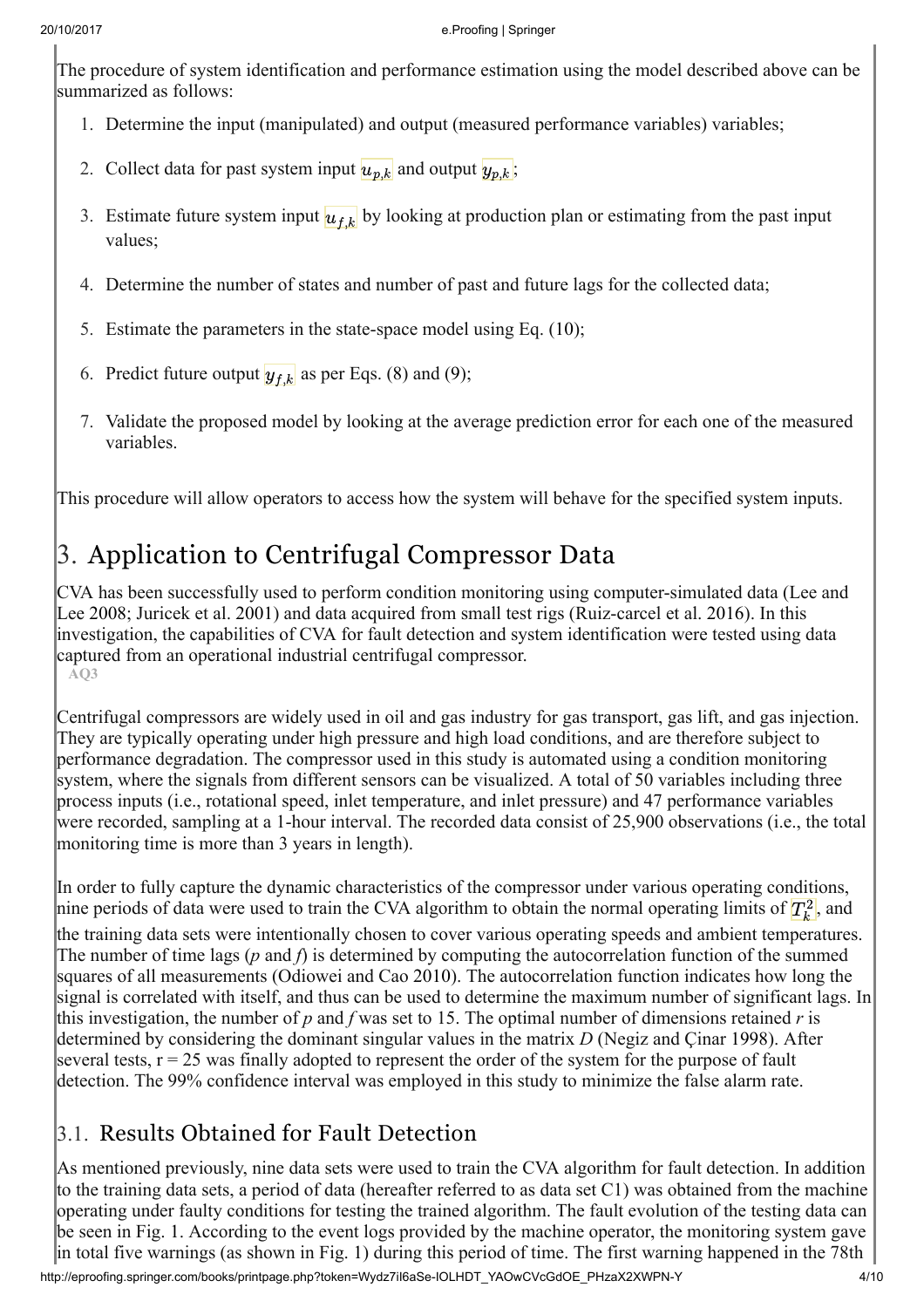sample, and the machine continued to operate until the 215th sample and was then forced to completely shut down at the 217th sample. Figure 2 demonstrates the results in terms of fault detection. The fault was detected by the  $\boxed{T^2}$  indicator at sample 140 after several short alarms.

## Fig. 1



## 3.2. Results Obtained for System Identification and Performance Estimation

In addition to fault detection, plant operators may be more interested in how the system will behave given the future system input conditions and how the estimated behavior will affect the plant operation. The future system inputs can be obtained by looking at the production schedule or estimating from the past inputs. The processes described below are for prediction of future system behavior for the specified inputs.

In order to build a dynamic model as described in Eqs. (8) and (9), it is necessary to first determine the canonical variates *z*. Similar to the procedure described in Sect. 3, nine training data sets were used to train the CVA model to obtain *z*. Second, the past system inputs  $x_k$  and outputs  $y_k$  were obtained from the first 145 samples of the data set C2 (hereafter referred to as C2-1), as shown in Fig. 3. They were then used to construct a dynamic state-space model using the procedures described in Sect. 2.2.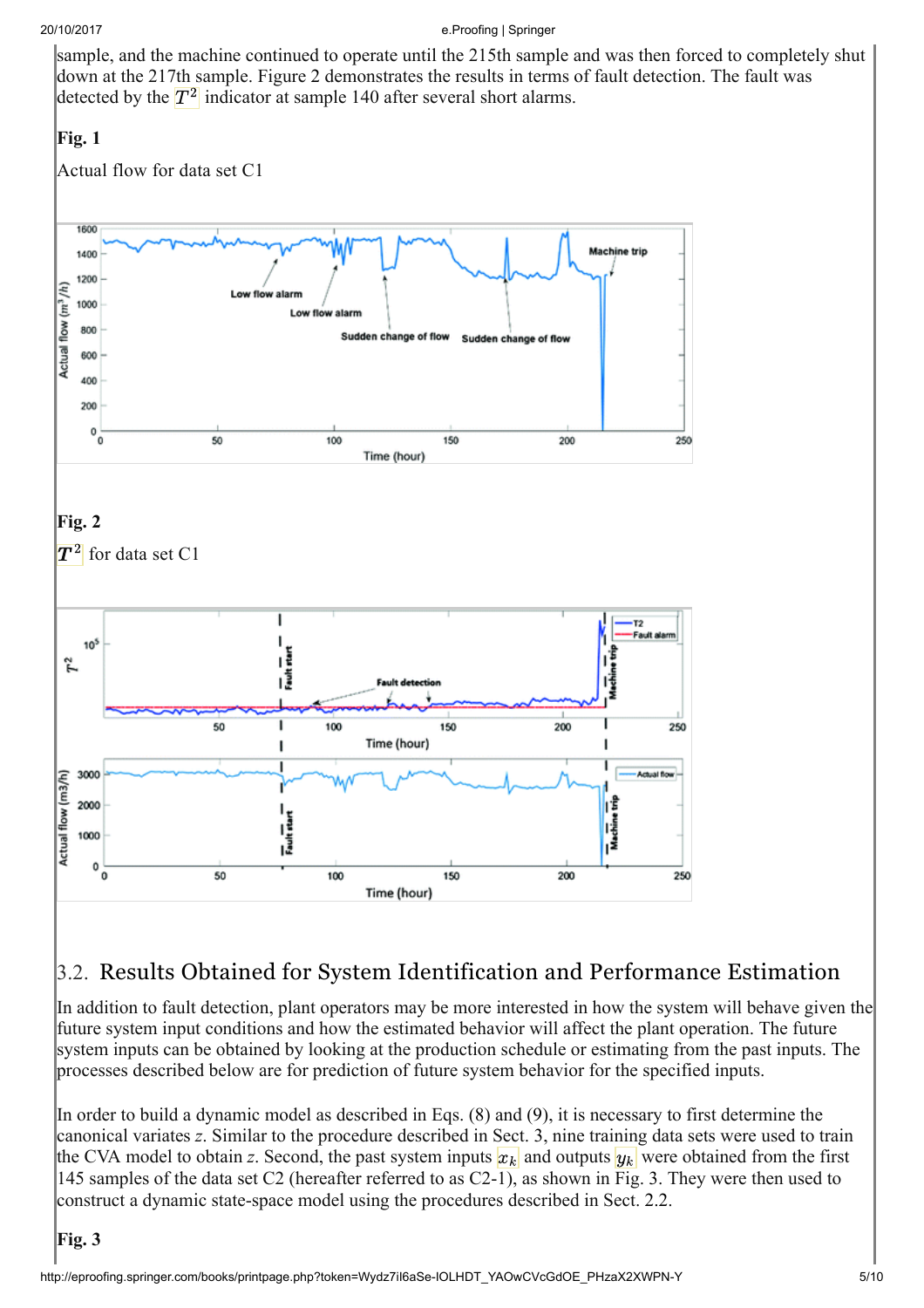



In order to maximize the accuracy of the built model, the past inputs  $x_k$  obtained from C2-1 was first used to predict the response of the system and the results were compared with the past outputs  $y_k$  to determine the prediction error. After several analyses testing, different values for  $r, r = 32$  was finally adopted to give the minimum prediction error. The validated model was then used to make estimations of the process variables  $y_k$  of C2-2. Figure 4 shows the prediction results of the most significant variables of C2-2. The results show that the model causes large oscillations at the very beginning, but the oscillations dissipated quickly and the steady-state estimations are close to the actual measurements (Fig. 5). Fig 5 shows all the measured variables in dataset C3.

#### Fig. 4

Prediction results of the selected most significant variables of C2-2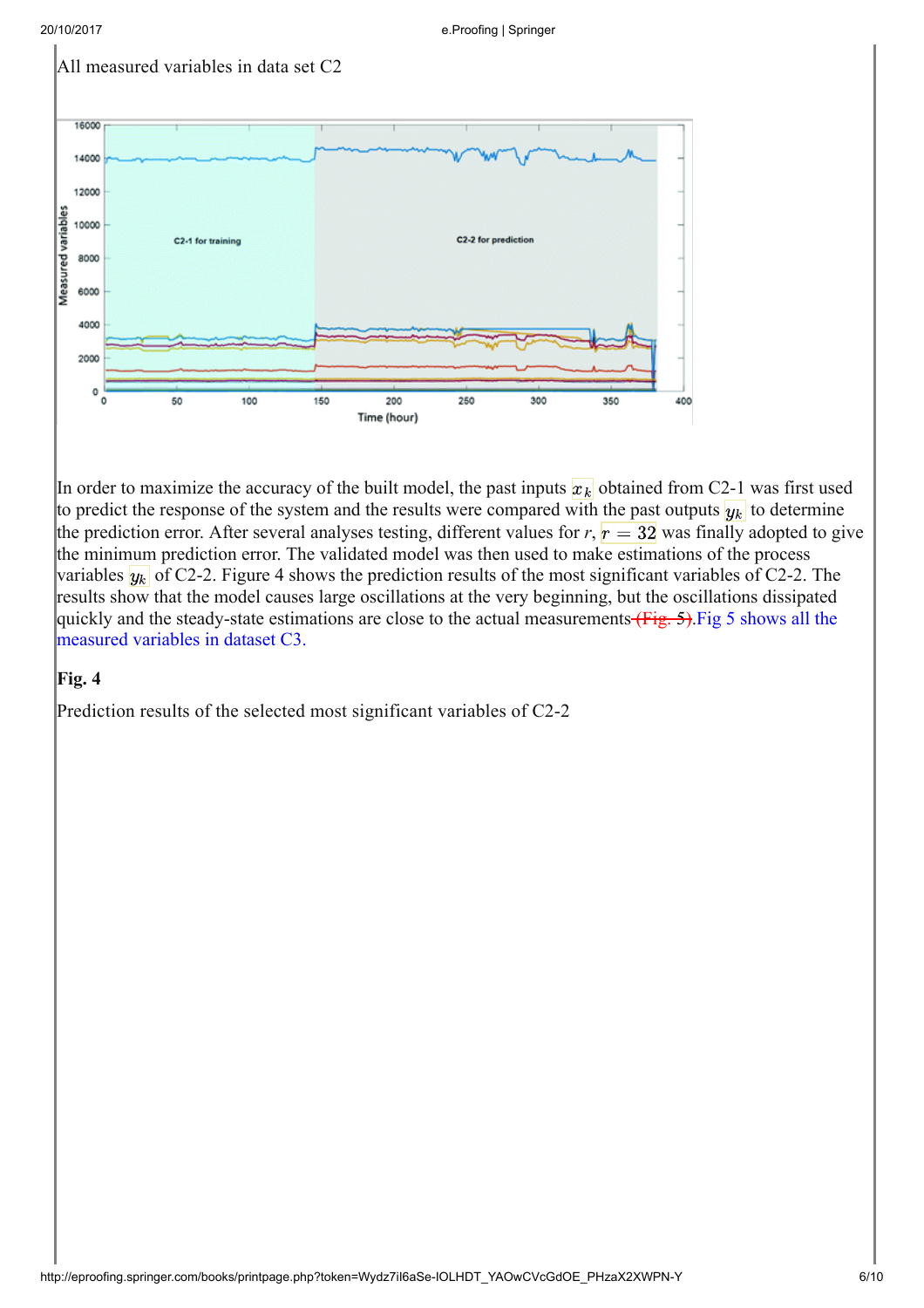

Similar to the procedure described above, the methodology was applied to predict the system outputs of another data set C3. Figure 6 shows the prediction results of the most significant variables of C3-2. The estimation is able to accurately represent the system behavior. Table 1 shows the average prediction error for the most significant variables of data set C2-2 and C3-2. The prediction error for each one of the significant variables was calculated by computing the mean of the difference between the predicted and measured signal: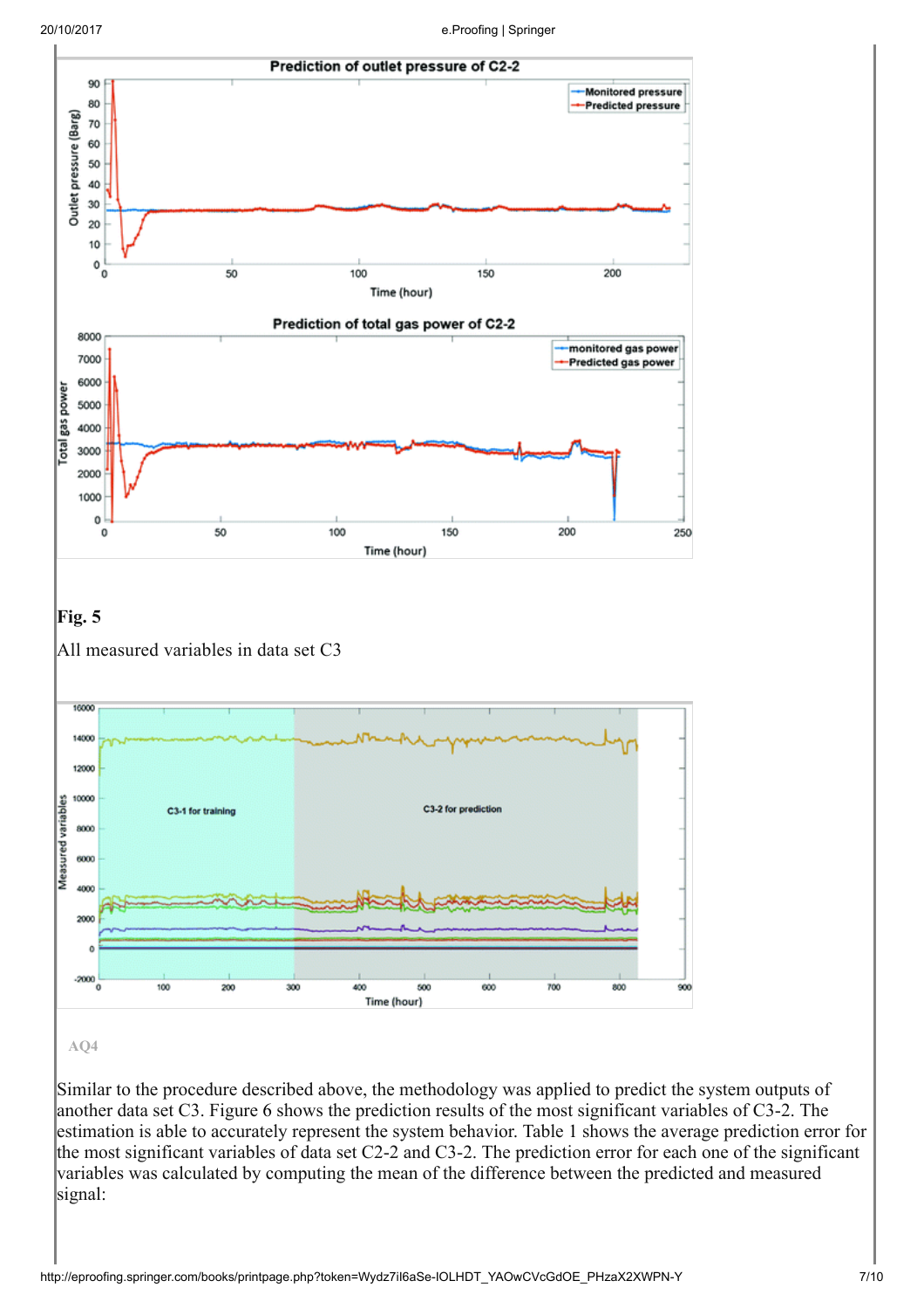$$
e_i = \frac{1}{T}\sum_{t=1}^T \left|\frac{y_{t,i} - \widehat{y_{t,i}}}{y_{t,i}}\right|
$$

where  $y_{t,i}$  denotes the measured value of the *i*th variable at time *t*, and  $\widehat{y_{t,i}}$  represents the estimated value of  $y_i$  and time *t*, and *T* denotes the total number of observations of the testing data set.

### Fig. 6

Prediction results of the selected most significant variables of C3-2



#### Table 1

Average prediction error for significant variables

| Data<br>set | Outlet<br>pressure $(\% )$ | Outlet<br>temperature<br>$\frac{6}{6}$ | <b>Ploy</b><br>head<br>$(\%)$ | <b>Ploy head</b><br>efficiency $(\% )$ | <b>Bearing</b><br>temperature V24<br>(%) | <b>Total gas</b><br>power $(\% )$ |
|-------------|----------------------------|----------------------------------------|-------------------------------|----------------------------------------|------------------------------------------|-----------------------------------|
| $C2-2$      | 5.96                       | 11.91                                  | 6.21                          | 7.53                                   | 10.33                                    | 7.55                              |
| $C3-2$      | 3.63                       | 3.67                                   | 6.14                          | 2.75                                   | 15.33                                    | 8.37                              |

# 4. Conclusion

Process data acquired from an operational industrial centrifugal compressor have been used to test the capabilities of CVA for fault detection, system identification, and performance estimation. The faults in data set C1 were successfully detected by  $\boxed{T^2}$  health indicator within a short detection time. CVA was also employed to build a state-space model for system identification. In order to fully capture the dynamics of the compressor, nine training data sets were selected from different operating conditions to train the CVA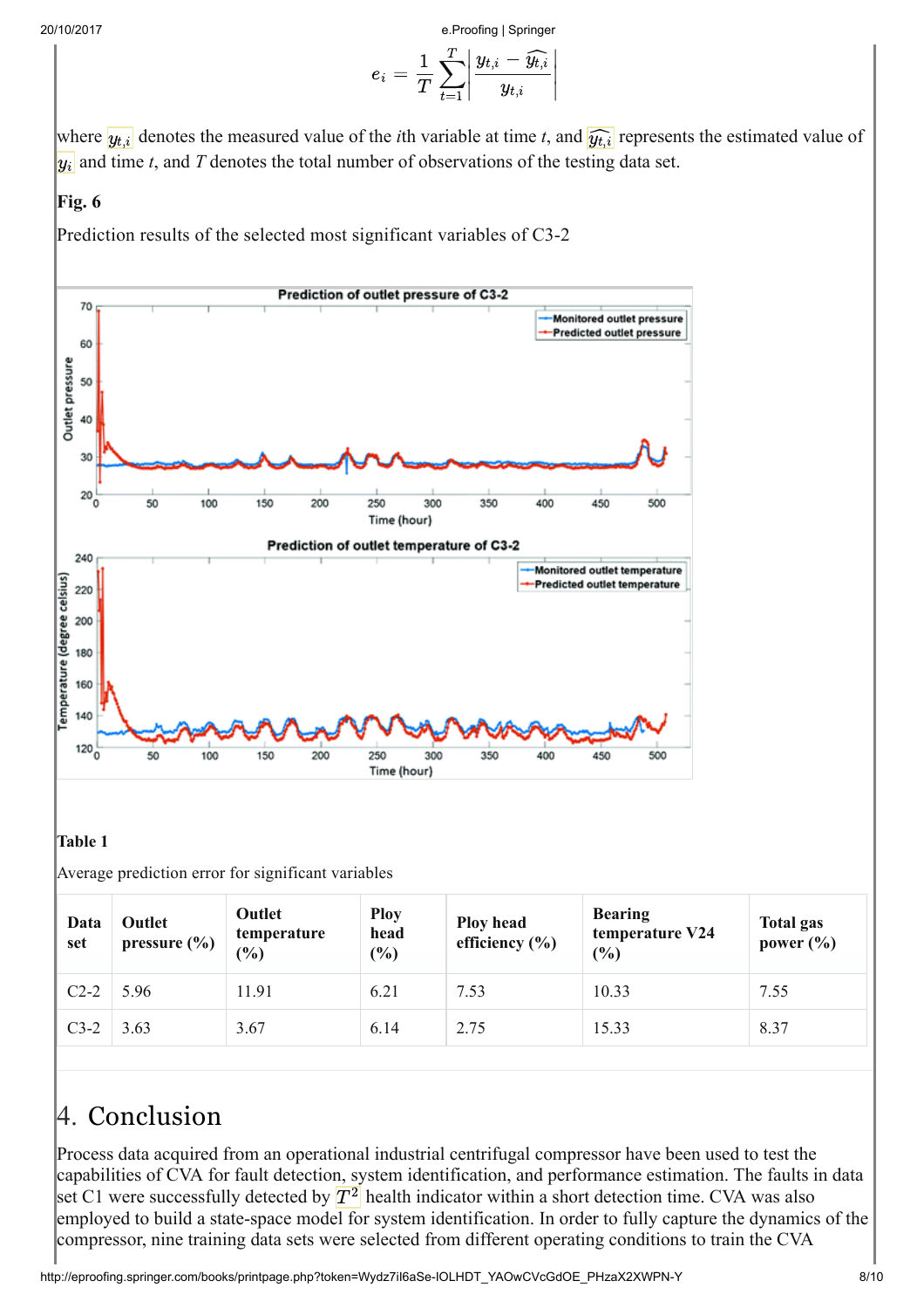algorithm. The trained CVA model was then used to predict the future system outputs for the specified system inputs. Although very fast and large oscillations were observed in the initial estimations, the average prediction error was low, proving that the model is able to represent the system dynamics under different operating conditions.

Although the results of this study clearly show the superior performance of the CVA algorithm for dynamic process monitoring, some things require further investigation. First, if CVA is employed to detect faults for a system operating under variable working conditions, it may produce high false alarm rates because the sudden changes in working conditions can be mistaken for performance degradations. Second, CVA-based performance estimation is based on the premise that the future system inputs are obtained from the production plan or from forecasts based on historic inputs, but the actual future inputs may be different from the forecasts due to process uncertainties, leading to inaccurate performance estimations. In addition, the proposed method is unable to predict the system behavior without knowing the future information. Therefore, more work should be conducted to apply the CVA for prognosis without future inputs.

## References

Chiang LH, Russell EL, Braatz RD (2000) Fault detection and diagnosis in industrial systems. Springer, New York, London

Huang LZ, Cao YP, Tian XM, Deng XG (2015) A Nonlinear quality-relevant process monitoring method with kernel input-output Canonical Variate analysis. IFAC-PapersOnLine 48:611–616. https://doi.org/10.1016/j.ifacol.2015.09.035

Jiang B, Zhu X, Huang D, Braatz RD (2015a) Canonical variate analysis-based monitoring of process correlation structure using causal feature representation. J Process Control 32:109–116. https://doi.org/10.1016/j.jprocont.#

Jiang B, Huang D, Zhu X, Yang F, Braatz RD (2015b) Canonical variate analysis-based contributions for fault identification. J Process Control 26:17–25. https://doi.org/10.1016/j.jprocont.2014.12.001

Juricek BC, Seborg DE, Larimore WE (2001) Identification of the Tennessee Eastman challenge process with subspace methods. Control Eng Pract 9:1337–1351. https://doi.org/10.1016/s0967-0661(01)00124-1

Komulainen T, Sourander M, Jämsä-Jounela SL (2004) An online application of dynamic PLS to a dearomatization process. Comput Chem Eng 28:2611–2619. https://doi.org/10.1016/j.compchemeng

Ku W, Storer RH, Georgakis C (1995) Disturbance detection and isolation by dynamic principal component analysis. Chemometr Intell Lab Syst 30:179–196. https://doi.org/10.1016/0169-7439(95)00076-3

Larimore WE (1990) Canonical variate analysis in identification, filtering, and adaptive control. In: Proceedings of the 29th IEEE conference on decision and control, pp 596–604

Lee C, Lee IB (2008) Adaptive monitoring statistics with state space model updating based on canonical variate analysis. Korean J Chem Eng 25:203–208. https://doi.org/10.1007/s11814-008-0037-y

Muradore R, Fiorini P (2012) A PLS-Based statistical approach for fault detection and isolation of robotic manipulators. IEEE Trans Ind Electron 59:3167–3175. https://doi.org/10.1109/tie.2011.2167110

Negiz A, Çlinar A (1997) Statistical monitoring of multivariable dynamic processes with state-space models. AIChE J 43:2002–2020. https://doi.org/10.1002/aic.690430810

Negiz A, Çinar A (1997) PLS, balanced, and canonical variate realization techniques for identifying VARMA models in state space. Chemometr Intell Lab Syst 38:209–221. https://doi.org/10.1016/s0169- 7439(97)00035-x